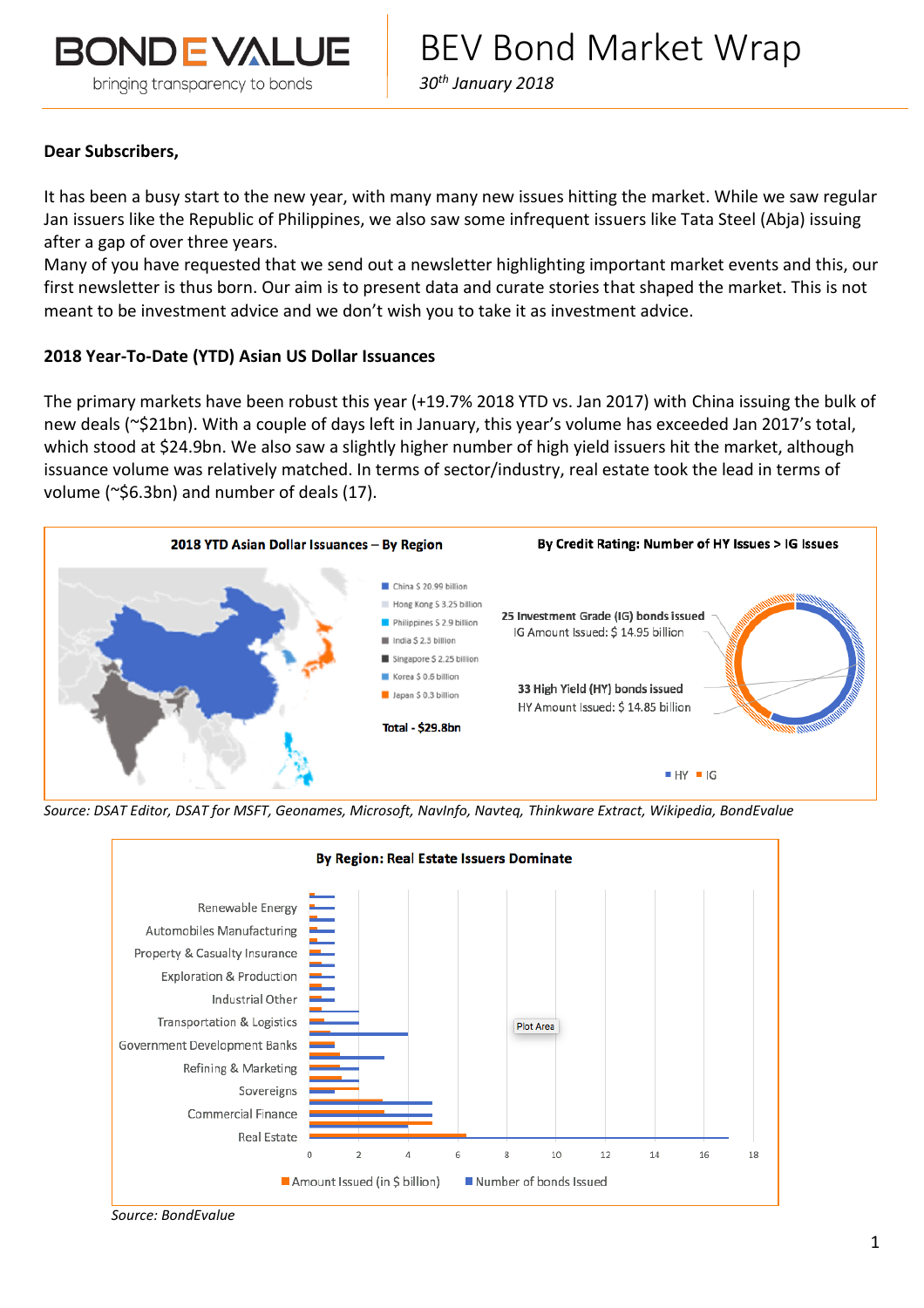# **You Were Right**

While issuance has been robust, bond prices have not given investors much to cheer about. Our data shows that over 69% of the bonds in the BondEvalue universe are today lower than where they were a month ago. We wish that we could predict bond prices, but we can't! However, as the video below shows, it seems that you, our subscribers, can in fact predict bond market moves very well.

During our last classroom-style seminar on the Asian Bond Market in Singapore on 8th Dec, we asked the attendees what they thought 2018 would look like for bond markets. Only 4% of the participants thought the rally will continue while the rest felt that 2018 would be the end of this multi-year bull run. [\(Click here for a](https://vimeo.com/252839031)  [snippet of the panel discussion\)](https://vimeo.com/252839031).

## **Top Gainers & Losers – For the Week Ending 26-Jan-18**

Noble Group bonds were in focus this week after striking a deal with its creditors to restructure \$3.5bn of its debt. According to an [article by Straits Times,](http://www.straitstimes.com/business/companies-markets/noble-says-talks-with-creditors-investors-constructive) the existing creditors will convert their debt to equity and then sell the shares to a new strategic investor.

Another group in focus this week was **HNA Group** and its associate companies (Blue Skyview, Grand China Air, Blue Sky Fliers, Hainan Airlines). HNA Group has been grappling with liquidity issues, having spent ~\$45bn over the last three years on acquisitions including a ~10% stake in Deutsche Bank and a 25% stake in Hilton. 6 of its subsidiaries faced trading halts on their equity shares this month, citing pending announcements.

| <b>Top Gainer</b>                      | <b>Price</b><br>(USD) | <b>Change</b><br>(% ) | <b>Top Loser</b>               | <b>Price</b><br>(USD) | Change<br>(% ) |
|----------------------------------------|-----------------------|-----------------------|--------------------------------|-----------------------|----------------|
| Noble 6% Perp                          | 14.48                 | 39.48                 | Hyflux 6% Perp                 | 73.54                 | $-10.87$       |
| Noble 6.75% 2020                       | 48.75                 | 11.88                 | Blue Skyview 7.125%<br>Perp    | 80.86                 | $-8.52$        |
| Noble 8.75% 2022                       | 48.69                 | 11.46                 | KrisEnergy 2% 2023             | 47.50                 | $-7.32$        |
| Noble 3.625% 2018                      | 54.57                 | 11.37                 | PDVSA 5.375% 2027              | 23.33                 | $-7.27$        |
| Ageasfinlux SA<br><b>Floating Perp</b> | 70.31                 | 5.59                  | Venezuela 12.75%<br>2022       | 27.12                 | $-5.44$        |
| Odebrecht Fin 7.5%<br>Perp             | 40.64                 | 5.18                  | Grand China Air<br>6.375% 2019 | 79.12                 | $-4.88$        |
| CGG SA 5.875% 2020                     | 53.50                 | 3.88                  | Venezuela 11.95%<br>2031       | 26.69                 | $-3.58$        |
| Energy Resources 0%<br>Perp            | 60.70                 | 3.51                  | Ezra 4.875% 2018               | 10.00                 | $-3.03$        |
| Braskem AFC 7.125%<br>2041             | 124.55                | 3.50                  | Blue Sky Fliers 6.9%<br>2019   | 92.65                 | $-2.7$         |
| Petrobras GF 7.25%<br>2044             | 107.30                | 3.13                  | Hainan Airline 6.35%<br>2018   | 93.68                 | $-2.45$        |

*Source: BondEvalue*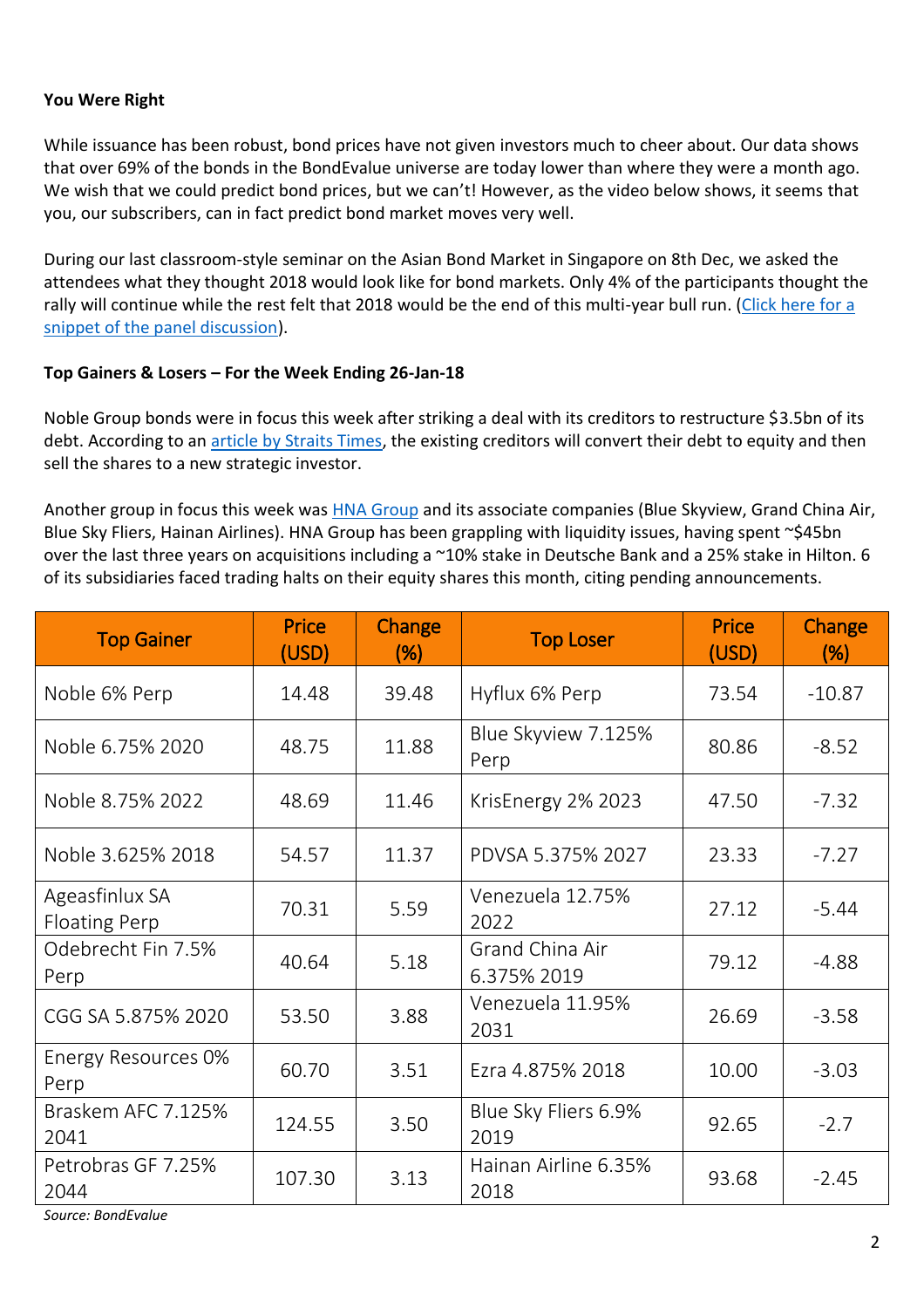# **US Treasury Yields – Impact on Bond Markets**

The pain for bond prices is in part due to the massive sell-off in US Treasury (UST) with the benchmark 10yr at 2.68%, after bottoming at 2.04% as recently as September 2017. Yields have an inverse relationship with bond prices – an increase in yields lead to a decrease in prices and vice versa. As an example, a 10-year corporate bond with a coupon of 3% will fall from 100 to 95.81 if the 10 year yields go up by 50 basis points and credit spreads remain constant.



*Source: BondEvalue*

Bond yields largely consist of 2 factors: treasury yield and credit spread. Thus, the rising USTs have a positive impact on bond yields, and in turn a negative impact on bond prices.

The 10yr UST yield is now at a 3-year high, breaching its previous peak following the election of US President Donald Trump. This rise can be attributed primarily to the strengthening US economy and subsequently to the [Fed's stance of increasing interest rates](https://bondevalue.com/news/fed-december-statement-confirms-support-continued-gradual-rate-hikes/). The Fed has guided towards three rate hikes in 2018 and hence the upward trend in yields can be expected to continue through the year – contingent on inflation readings meeting the Fed's 2% target. The median forecast of 42 economists surveyed by Bloomberg for the 3-month LIBOR stands at 2.35% by end of 2018, +58bps higher than where it stands today.

# **CDS Spreads – Pre-Crisis Lows**

Aggregate Credit spreads in Asia have been tightening, which is good for bond investors. An easy to understand proxy for the average credit spread of the top 40 investment grade issuers in Asia Ex-Japan – the IHS Markit iTraxx Asia Ex-Japan Index is now at 63bps as compared to 115bps last year. The last time credit spreads were this low was before the global financial crisis of 2007-2008. CDS spreads are high when economic environment is gloomy and low when economic environment is booming.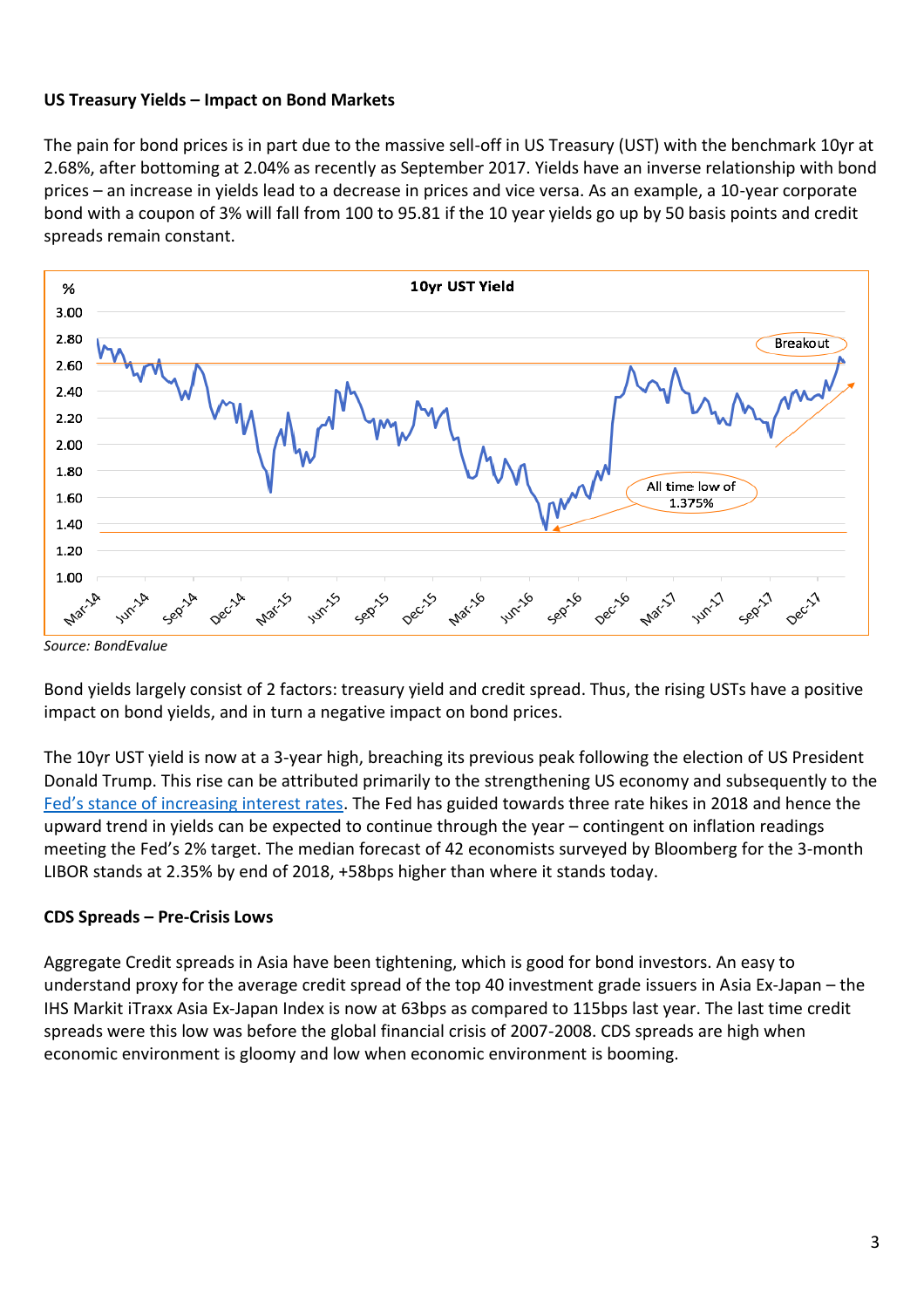

*Source: IHS Markit*

Philippines issued a 10yr bond this week with a coupon of 3%. Philippines has been a consistent issuer in the month of January for 7 of the last 10 years. What is interesting to note is the compression in spread over Treasuries over the years. See below.

| <b>Philippines 10yr Sovereign</b> | <b>Rating</b> | Coupon | <b>Spread</b><br>over UST |                   |
|-----------------------------------|---------------|--------|---------------------------|-------------------|
| 14-Jan-09                         | BB            | 8.375% | $^{\sim}600bps$           | $^{\sim}$ 560 bps |
| 21-Jan-14                         | BBB-          | 4.200% | $^{\sim}$ 145bps          | tightening        |
| 02-Jan-18                         | <b>BBB</b>    | 3.000% | $~\sim$ 38bps             |                   |

*Source: BondEvalue*

With a rating upgrade of 3 notches over the last 10 years, Philippines managed to compress its spread over Treasuries by ~560bps. To add perspective, China, rated A+, issued a 10yr sovereign bond at T+25bps in December last year, which is now trading at a spread of 14.8bps.

Last month, [Indonesia and Philippines](https://bondevalue.com/news/fitch-upgrades-indonesia-stability-strong-reserves-growth/) received an upgrade in credit rating by S&P. Indonesia's long-term foreign currency debt was upgraded to BBB from BBB-, its second upgrade in 2017, with the first putting Indonesia in the investment grade category. The upgrade was driven by the government's focus on maintaining economic stability, and its rising forex reserves and strong economic growth.

Last week, Moody's upgraded Mongolia's long[-term credit rating](https://www.moodys.com/research/Moodys-upgrades-Mongolias-rating-to-B3-outlook-stable--PR_377740) from Caa1 to B3 with a stable outlook. This was led by reforms by the government to reduce the economy's vulnerability to fluctuations in commodity prices. We had done a [small story on the best performing sovereign bonds.](https://bondevalue.com/news/egypt-mongolia-argentina-lead-em-sovereign-bonds-rally/) Mongolia was at that time near the top of the best performers.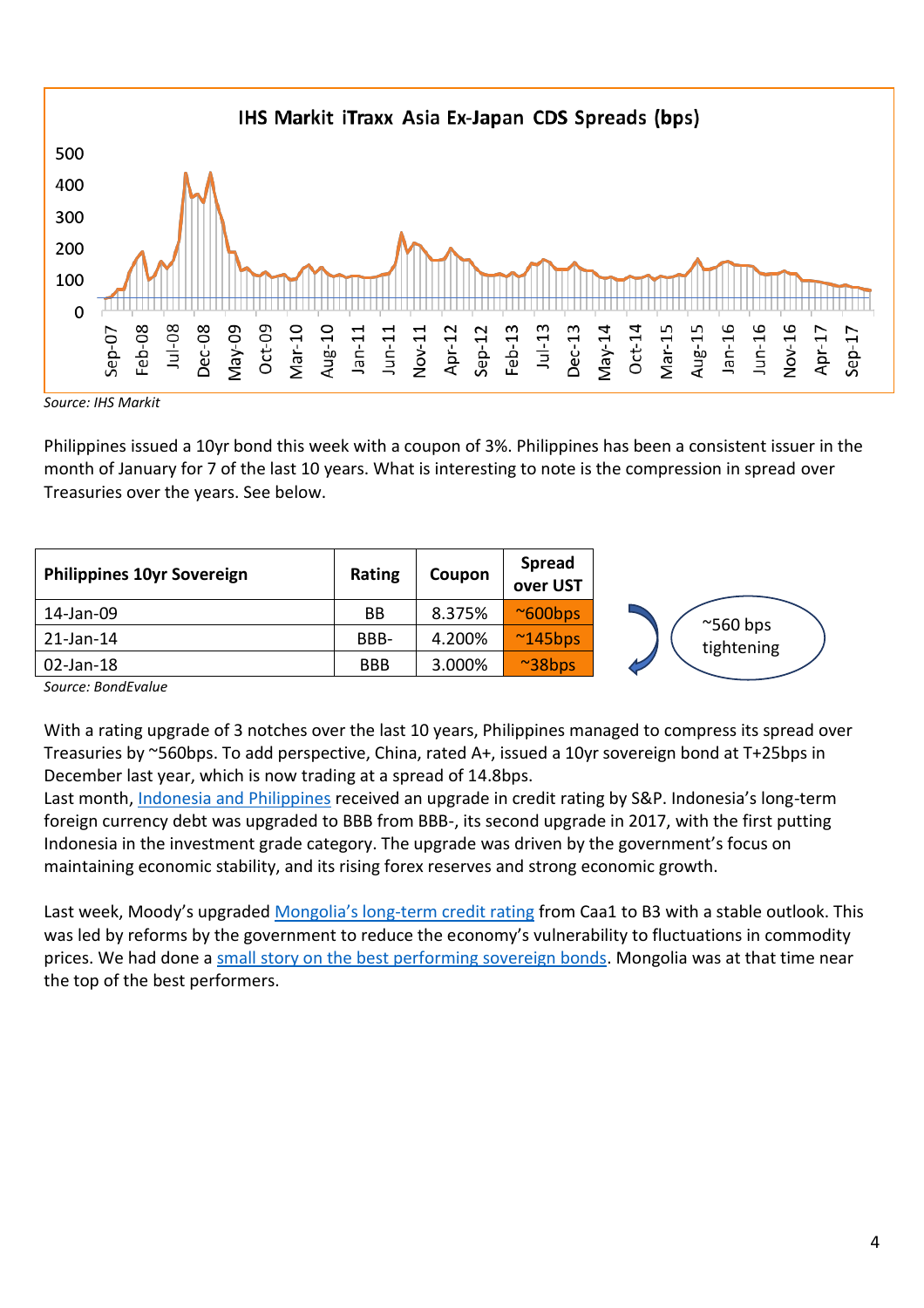# **Interesting Articles That Caught Our Eye**

- [ECB Keeps Policy Unchanged as Euro Gains](https://www.bloomberg.com/news/articles/2018-01-25/ecb-keeps-policy-unchanged-as-euro-gains-risk-curbing-inflation) Risk Curbing Inflation
- [Davos: Blockchain Can No Longer Be Ignored](https://www.swissinfo.ch/eng/bubble-or-benefit-_davos--blockchain-can-no-longer-be-ignored/43849736)
- [The Robots Are Coming for the Bond Market](https://www.bloomberg.com/news/articles/2018-01-19/machines-are-encroaching-on-bond-markets-last-line-of-resistance)
- Bill Gross Investment Outl[ook: Bonds, Men, It's About Time](https://en-us.janushenderson.com/advisor/bill-gross-investment-outlook-bonds-men-its-about-time/#content)

## **Key Upcoming Data**

| <b>Date</b> | <b>Economic Data</b>             |
|-------------|----------------------------------|
| $1-Feb-18$  | <b>FOMC Meeting Announcement</b> |
| $2$ -Feb-18 | US Non-Farm Payrolls             |
| 14-Feb-18   | US CPI - January                 |

## **Authors**

Rahul Banerjee – *Founder* [rahul.banerjee@bondevalue.com](mailto:Rahul.Banerjee@bondevalue.com) +65 8608 6276

Abel Khoo – *Analyst (Fixed Income)* [abel.khoo@bondevalue.com](mailto:Abel.Khoo@bondevalue.com) +65 9828 3301

Raahil Shah – *Fixed Income Specialist* [raahil.shah@bondevalue.com](mailto:Raahil.Shah@bondevalue.com) +65 9822 4702

We welcome feedback from our subscribers so please do write to us for feedback or drop by our new offices in Singapore for a coffee.  $\odot$ 

## **BondEvalue Pte Ltd.**

3 Shenton Way #15-06, Shenton House,

Singapore 068805